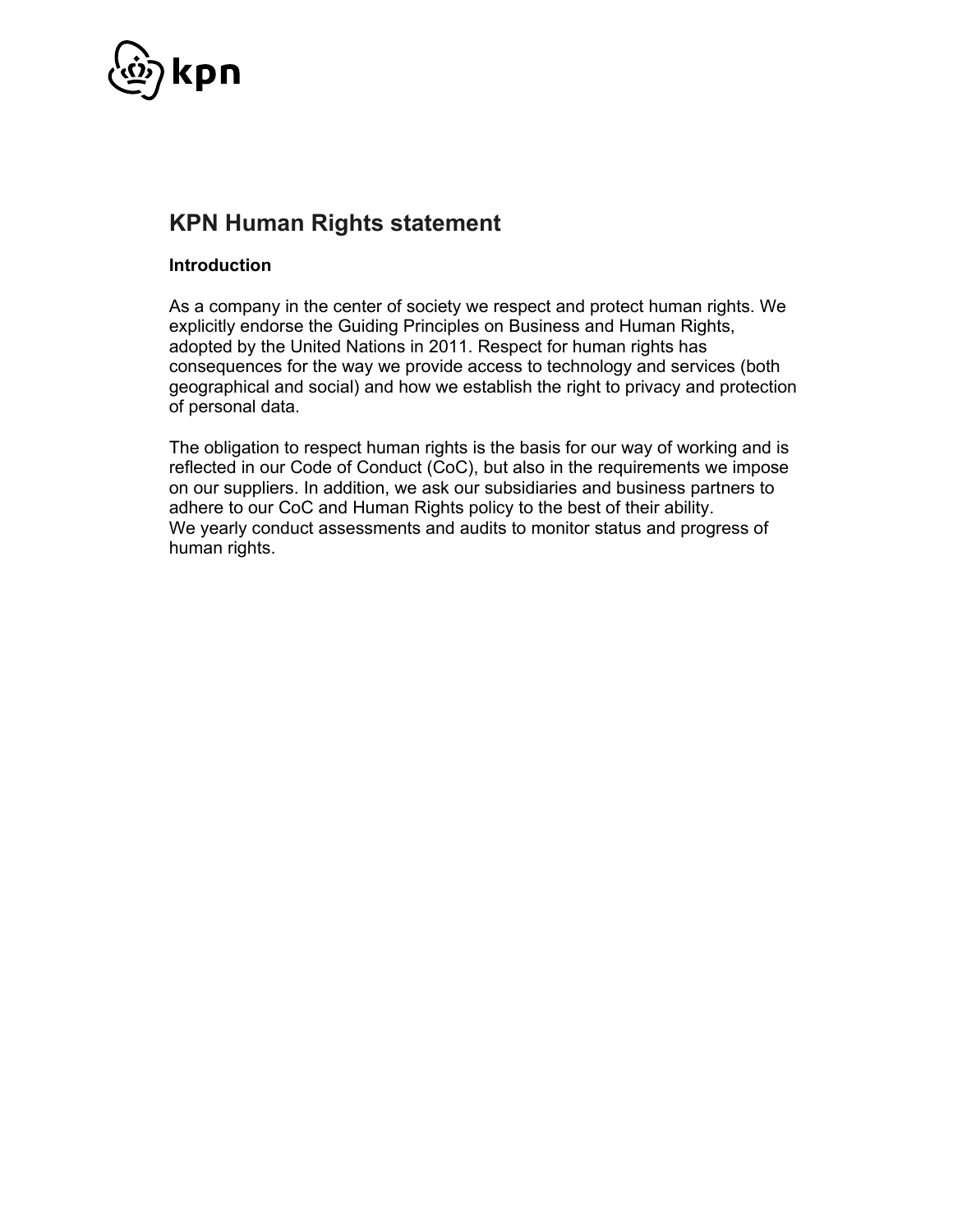

| working hours | KPN respects the Working Hours Act that is<br>referred to in our Collective Labor Agreement.<br>The way we work at KPN is changing. We are<br>equipping our people with tools that allow<br>them to perform their duties in a flexible work<br>environment, including the work location and<br>working hours within the limitations of the<br>Working Hours Act. This helps our people to<br>better balance their work and private lives,<br>with the aim of increasing their satisfaction<br>and productivity. There is also an<br>environmental benefit because it reduces the<br>need to commute, cutting carbon emissions.<br>Our aim is for 90% of our people to feel they<br>can adopt this 'New Way of Living & Working'.<br>Also: KPN is a member of the Joint Audit<br>Cooperation (JAC), an industry initiative of 10<br>telecom operators to monitor and raise social,<br>environmental and ethical standards within<br>the supply chain. One way JAC does this is by<br>conducting on-site audits of high-risk<br>suppliers. The JAC supply chain guidelines<br>were developed in consultation with telecoms<br>stakeholders and cover topics such as<br>working hours, child labor, fair remuneration,<br>health and safety, the environment, and<br>ethics. |                                                                                                                                                                                                                                                                                                                                                                                                                                                                                                                                                                                                                                                                 |
|---------------|---------------------------------------------------------------------------------------------------------------------------------------------------------------------------------------------------------------------------------------------------------------------------------------------------------------------------------------------------------------------------------------------------------------------------------------------------------------------------------------------------------------------------------------------------------------------------------------------------------------------------------------------------------------------------------------------------------------------------------------------------------------------------------------------------------------------------------------------------------------------------------------------------------------------------------------------------------------------------------------------------------------------------------------------------------------------------------------------------------------------------------------------------------------------------------------------------------------------------------------------------------------------------|-----------------------------------------------------------------------------------------------------------------------------------------------------------------------------------------------------------------------------------------------------------------------------------------------------------------------------------------------------------------------------------------------------------------------------------------------------------------------------------------------------------------------------------------------------------------------------------------------------------------------------------------------------------------|
|               | fair wages                                                                                                                                                                                                                                                                                                                                                                                                                                                                                                                                                                                                                                                                                                                                                                                                                                                                                                                                                                                                                                                                                                                                                                                                                                                                | KPN respects the level of minimum wages.<br>We ensure equal remuneration for men and<br>women for work of equal value.<br>Also: KPN is a member of the Joint Audit<br>Cooperation (JAC), an industry initiative of 10<br>telecom operators to monitor and raise social,<br>environmental and ethical standards within<br>the supply chain. One way JAC does this is<br>by conducting on-site audits of high-risk<br>suppliers. The JAC supply chain guidelines<br>were developed in consultation with telecoms<br>stakeholders and cover topics such as<br>working hours, child labor, fair remuneration,<br>health and safety, the environment, and<br>ethics. |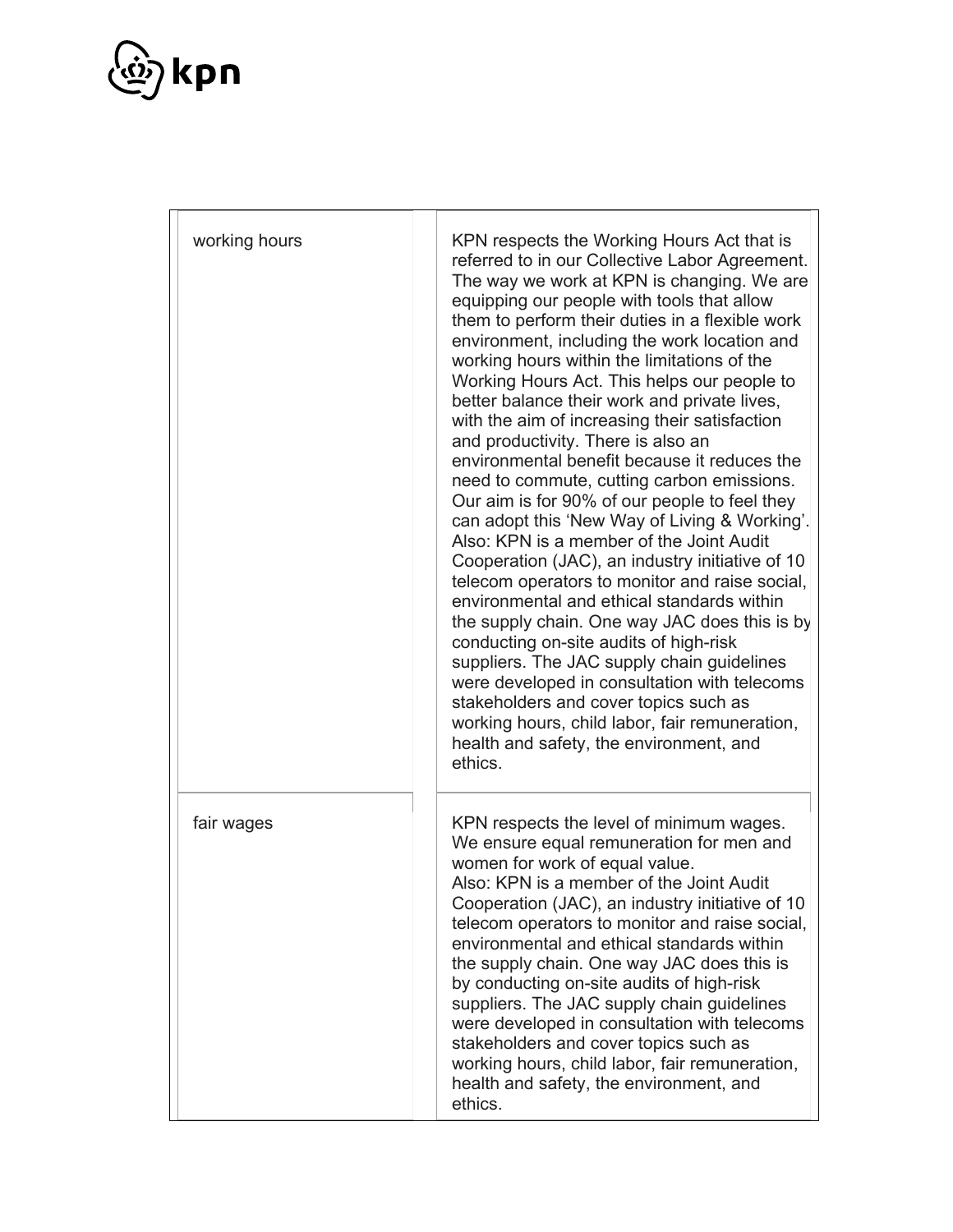

| minimum age             | KPN respects the legal working age. Also:<br>KPN is a member of the Joint Audit<br>Cooperation (JAC), an industry initiative of<br>10 telecom operators to monitor and raise<br>social, environmental and ethical standards<br>within the supply chain. One way JAC does<br>this is by conducting on-site audits of high-<br>risk suppliers. The JAC supply chain<br>guidelines were developed in consultation<br>with telecoms stakeholders and cover topics<br>such as working hours, child labor, fair<br>remuneration, health and safety, the<br>environment, and ethics.                                                                                                                                                                                                                                                                                                                                     |
|-------------------------|-------------------------------------------------------------------------------------------------------------------------------------------------------------------------------------------------------------------------------------------------------------------------------------------------------------------------------------------------------------------------------------------------------------------------------------------------------------------------------------------------------------------------------------------------------------------------------------------------------------------------------------------------------------------------------------------------------------------------------------------------------------------------------------------------------------------------------------------------------------------------------------------------------------------|
| workplace<br>conditions | At KPN the departments of Human<br><b>Resources and Security</b><br>make sure that our employees can work in a<br>safe environment. They do this in<br>collaboration with management, the works<br>council and all employees. We have<br>implemented adequate labor condition<br>policies and frequently perform risk<br>assessments and evaluations as required by<br>law. Also: KPN is a member of the Joint<br>Audit Cooperation (JAC), an industry<br>initiative of 10 telecom operators to monitor<br>and raise social, environmental and ethical<br>standards within the supply chain. One way<br>JAC does this is by conducting on-site audits<br>of high-risk suppliers. The JAC supply chain<br>guidelines were developed in consultation<br>with telecoms stakeholders and cover topics<br>such as working hours, child labor, fair<br>remuneration, health and safety, the<br>environment, and ethics. |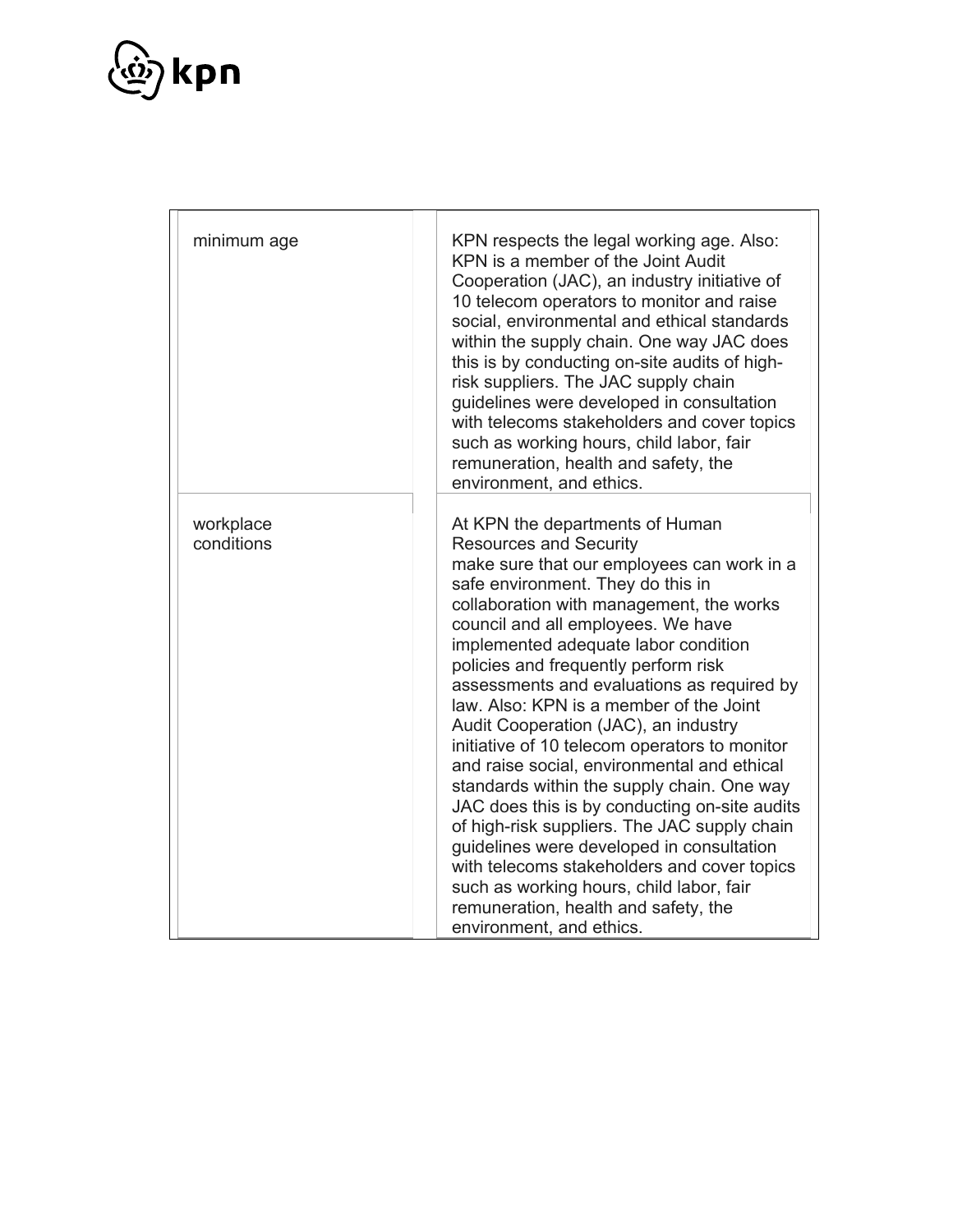

| accessibility for<br>people with<br>disabilities | Our building are accessible for people with<br>disabilities. Building regulations don't allow<br>thresholds in our buildings and ensure<br>facilities for people with disabilities, e.g.<br>toilets. We have evacuation plans that<br>include the evacuation of people with<br>disabilities. In our main locations we have<br>introduced physical guide lines for the<br>visually impaired and we adapted the touch<br>screens on our coffee machines so that<br>those can also be used by these colleagues.                                                                                                                                                                   |
|--------------------------------------------------|--------------------------------------------------------------------------------------------------------------------------------------------------------------------------------------------------------------------------------------------------------------------------------------------------------------------------------------------------------------------------------------------------------------------------------------------------------------------------------------------------------------------------------------------------------------------------------------------------------------------------------------------------------------------------------|
| maternity<br>protection                          | KPN will organize work in a way that<br>pregnant employees can work safely and<br>healthy and work won't have a negative<br>impact on pregnancy and breast feeding.<br>Employees who have difficulties during<br>pregnancy will discuss this with their<br>manager and the occupational health<br>professional in order to find a solution. KPN<br>employees can make use of the following<br>protective measures: the right to a fixed work<br>schedule, no overtime and night shifts; more<br>breaks than required by law; the right to paid<br>antenatal; no heavy physical work; the right<br>to preventive consultations with the<br>occupational health professional.    |
| harassment                                       | In the sub-code 'How we interact' (part of our<br>Code of Conduct) we state that we protect<br>each other against inappropriate behavior,<br>such as sexual harassment:<br>offensive, unwelcome or suggestive<br>remarks, requests for sexual favors, or any<br>other form of verbal or non-verbal behavior<br>with sexual connotations; Intimidation:<br>verbal, non-verbal or physical pressure<br>intended to coerce someone into acting in a<br>certain way or making a certain decision;<br>Aggression and violence: verbal, non-verbal<br>or physical threats, or any other<br>encroachment on another person's integrity<br>and discrimination: differentiating between |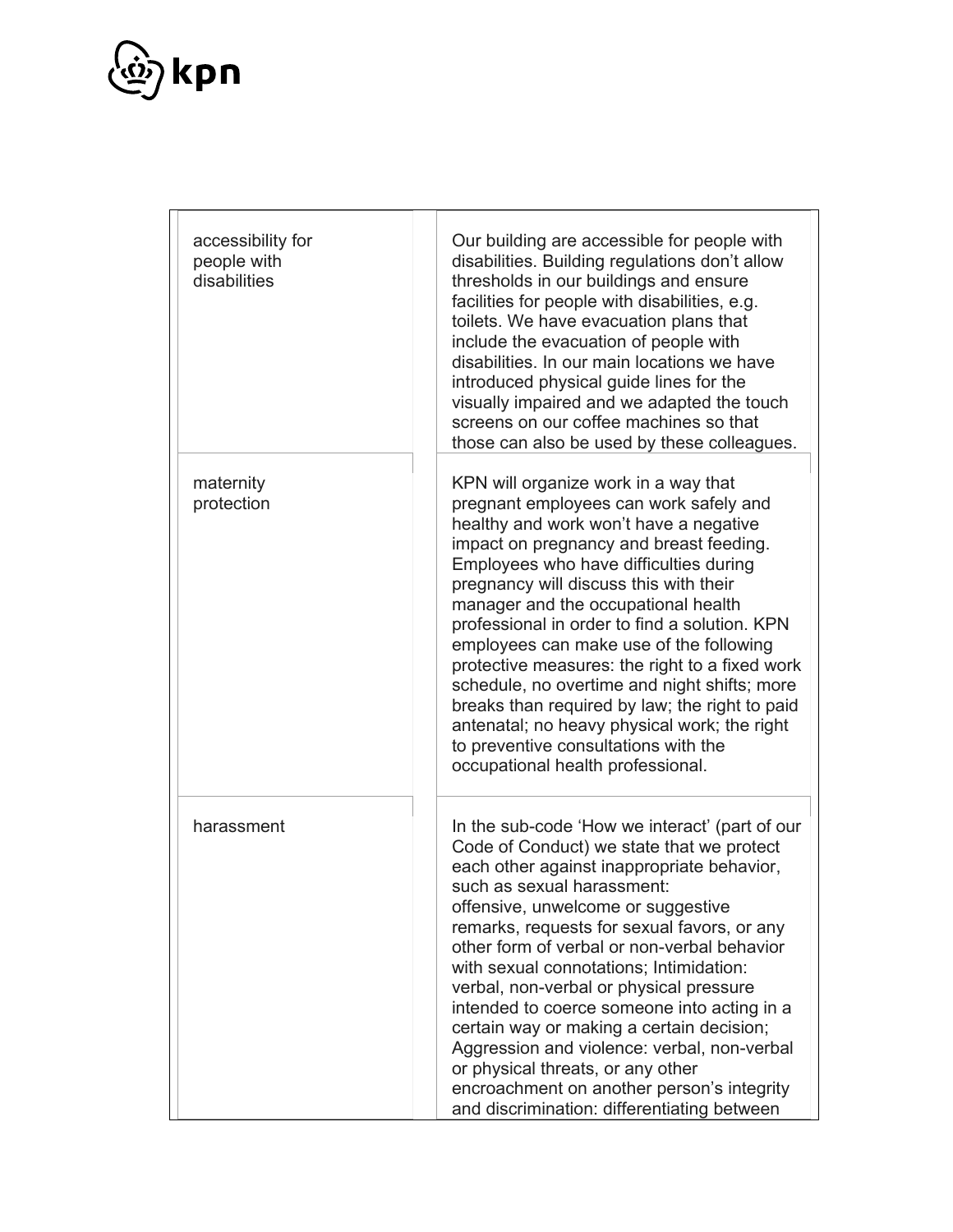

|                   | people on the grounds of irrelevant<br>characteristics. All forms of discrimination<br>are wholly unacceptable. Discriminatory<br>behavior or remarks are degrading because<br>they imply that a person is inferior to others.<br>We have policies and procedures in place<br>that can be followed in case of harassment<br>by both the victim and their colleagues or<br>manager. Also every KPN Contact location<br>has a counselor that can be contacted. We<br>encourage our employees to report incidents<br>that involve inappropriate behavior to our<br>Security department that has a protocol for<br>these cases.                                                                                                                                                        |
|-------------------|------------------------------------------------------------------------------------------------------------------------------------------------------------------------------------------------------------------------------------------------------------------------------------------------------------------------------------------------------------------------------------------------------------------------------------------------------------------------------------------------------------------------------------------------------------------------------------------------------------------------------------------------------------------------------------------------------------------------------------------------------------------------------------|
| forced labor      | KPN strictly prohibits any form of forced,<br>bonded, compulsory labor, slavery or human<br>trafficking. Employees shall be free to leave<br>work or terminate their employment with<br>reasonable notice and all employment shall<br>be voluntary. KPN is a member of the Joint<br>Audit Cooperation (JAC), an industry<br>initiative of 10 telecom operators to monitor<br>and raise social, environmental and ethical<br>standards within the supply chain. One way<br>JAC does this is by conducting onsite audits<br>of high-risk suppliers. The JAC supply chain<br>guidelines were developed in consultation<br>with telecoms stakeholders and cover topics<br>such as working hours, child labor, fair<br>remuneration, health and safety, the<br>environment, and ethics. |
| health and safety | At KPN, the departments of Human<br>Resources and Security make sure that our<br>employees can work in a safe environment.<br>They do this in collaboration with<br>management, the works council and all<br>employees. We have implemented adequate<br>labor condition policies and frequently<br>perform risk assessments and evaluations<br>as required by law. Also: KPN is a member                                                                                                                                                                                                                                                                                                                                                                                           |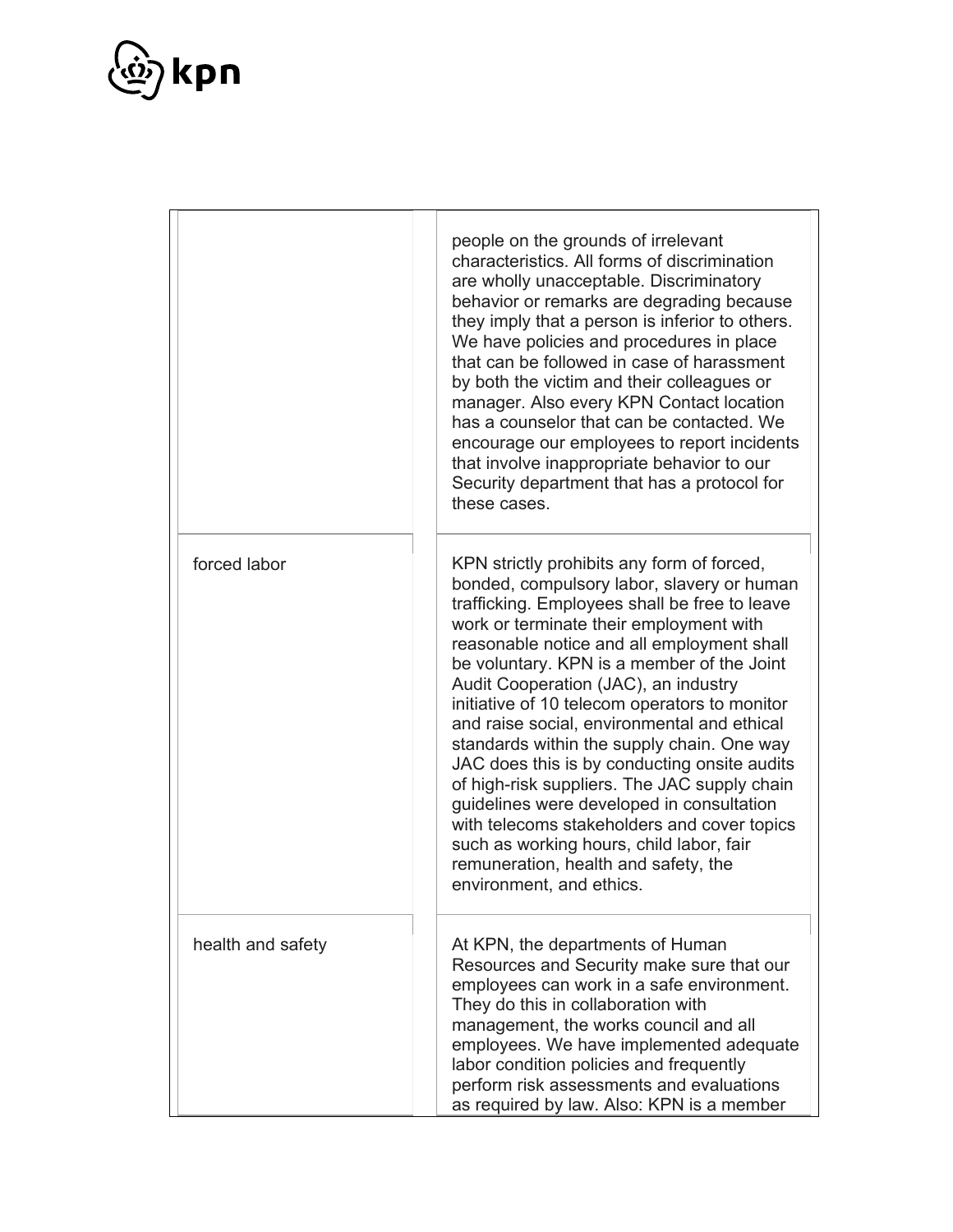

|                                            | of the Joint Audit Cooperation (JAC), an<br>industry initiative of 10 telecom operators to<br>monitor and raise social, environmental and<br>ethical standards within the supply chain.<br>One way JAC does this is by conducting on-<br>site audits of high-risk suppliers. The JAC<br>supply chain guidelines were developed in<br>consultation with telecoms stakeholders and<br>cover topics such as working hours, child<br>labor, fair remuneration, health and safety,<br>the environment, and ethics.                                                                                 |
|--------------------------------------------|-----------------------------------------------------------------------------------------------------------------------------------------------------------------------------------------------------------------------------------------------------------------------------------------------------------------------------------------------------------------------------------------------------------------------------------------------------------------------------------------------------------------------------------------------------------------------------------------------|
| trade<br>unions/employee<br>representation | KPN financially supports trade unions that<br>are involved in the development of labor<br>conditions at KPN and have actively<br>contributed. There are facilities for active<br>members of trade unions that support their<br>union in their work within KPN; e.g. the<br>possibility to use KPN meeting rooms and to<br>spend part of their working hours on union<br>activities.                                                                                                                                                                                                           |
| collective labor<br>agreements             | KPN had a long history of collective labor<br>agreements. The agreements protect both<br>employee interests and those of KPN. KPN<br>and the unions will ensure that the CLA is<br>observed.                                                                                                                                                                                                                                                                                                                                                                                                  |
| diversity and inclusion                    | KPN wants to represent our society.<br>Everybody is welcome, no matter gender,<br>descent, religion, sexual orientation, labor<br>limitation or age. We believe that diverse<br>teams are more successful. We like to think<br>in terms of inclusion instead of specific target<br>groups. Diversity speeds up innovation and<br>worldwide developments like globalization<br>and an ageing workforce ask for a broader<br>workforce. We actively create a culture in<br>which every employee feels stimulated to<br>show and use their unique qualities and<br>create value for their teams. |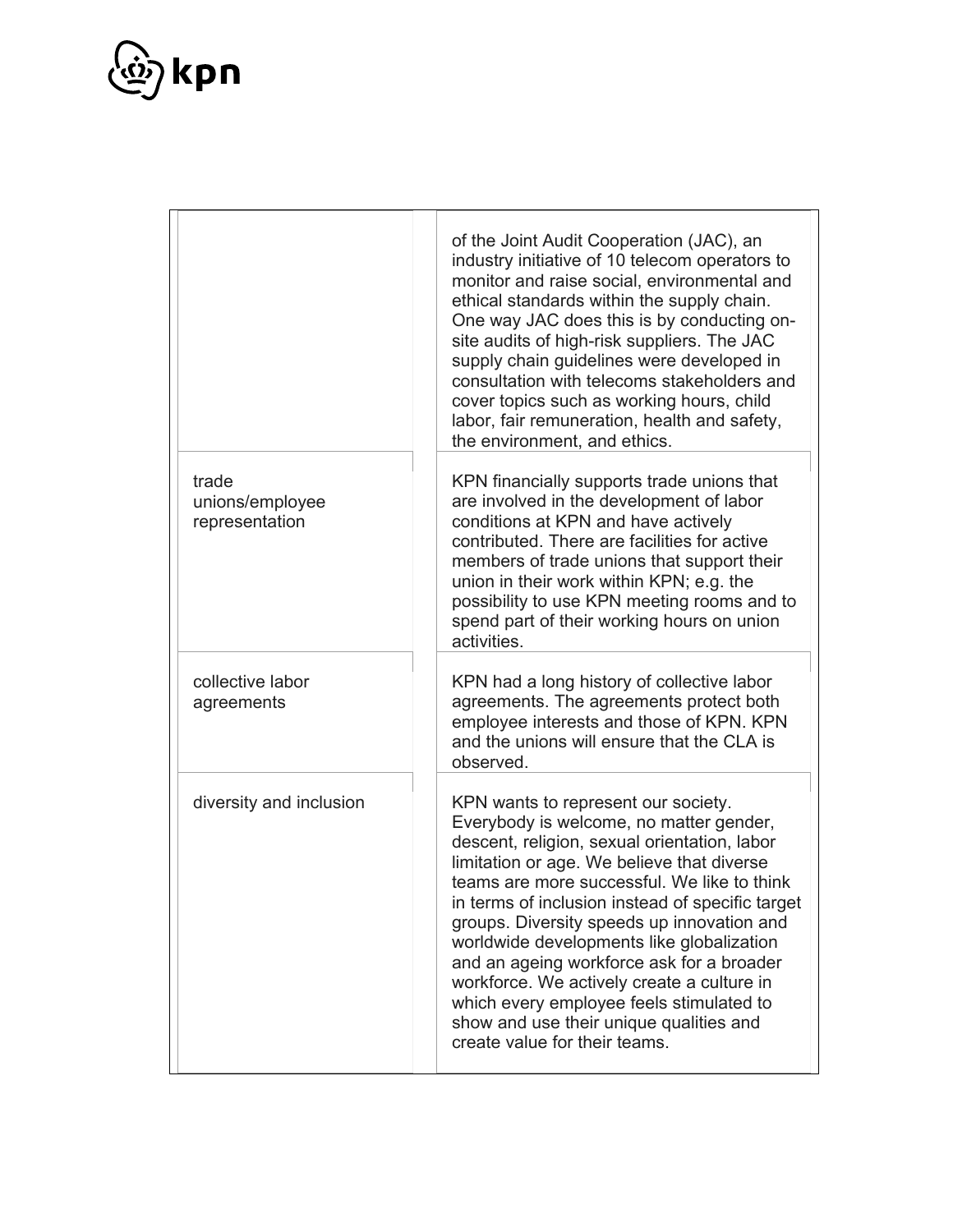

| privacy and security                  | KPN's role in society involves a certain<br>vulnerability to security threats. We do our<br>utmost to protect our customers and<br>networks, and, moreover, enable our<br>customers to protect themselves. By offering<br>security services and being transparent<br>about how and why we use certain data, we<br>show our customers that we respect their<br>privacy and safeguard their digital security at<br>the same time. Since 2015, we are awarded<br>Gold Standard for security from the<br>committee of Privacy Waarborg. KPN signed<br>and implemented the Mutually Agreed<br>Norms for Routing Security (MANRS), a<br>global industry initiative to improve internet<br>security. Our website kpn.com is rated B for<br>security by independent body SSL Labs.<br>KPN believes true strength can be achieved<br>through cooperation. To that end, we<br>developed an open-source application to<br>provide our security policy as well as<br>multiple tools so that others can benefit from<br>our efforts in the field. |
|---------------------------------------|--------------------------------------------------------------------------------------------------------------------------------------------------------------------------------------------------------------------------------------------------------------------------------------------------------------------------------------------------------------------------------------------------------------------------------------------------------------------------------------------------------------------------------------------------------------------------------------------------------------------------------------------------------------------------------------------------------------------------------------------------------------------------------------------------------------------------------------------------------------------------------------------------------------------------------------------------------------------------------------------------------------------------------------|
| freedom of expression                 | Freedom of expression is a basic human<br>right. We create an open atmosphere in<br>which people dare to express themselves. If<br>they see or experience something at KPN<br>that worries them and they do not feel free to<br>discuss it with those directly involved, then<br>we have various internal advice and<br>reporting options where employees can get<br>advice or speak out about possible abuses.                                                                                                                                                                                                                                                                                                                                                                                                                                                                                                                                                                                                                      |
| employee and<br>skills<br>development | A world full of fast changes creates a<br>dynamic that asks for an agile organization.<br>Job security is no longer a fact in an<br>environment in which craftsmanships arise,<br>change and vanish. KPN actively supports<br>employees in creating their own future<br>proofness in the labor market internally or<br>externally.                                                                                                                                                                                                                                                                                                                                                                                                                                                                                                                                                                                                                                                                                                   |